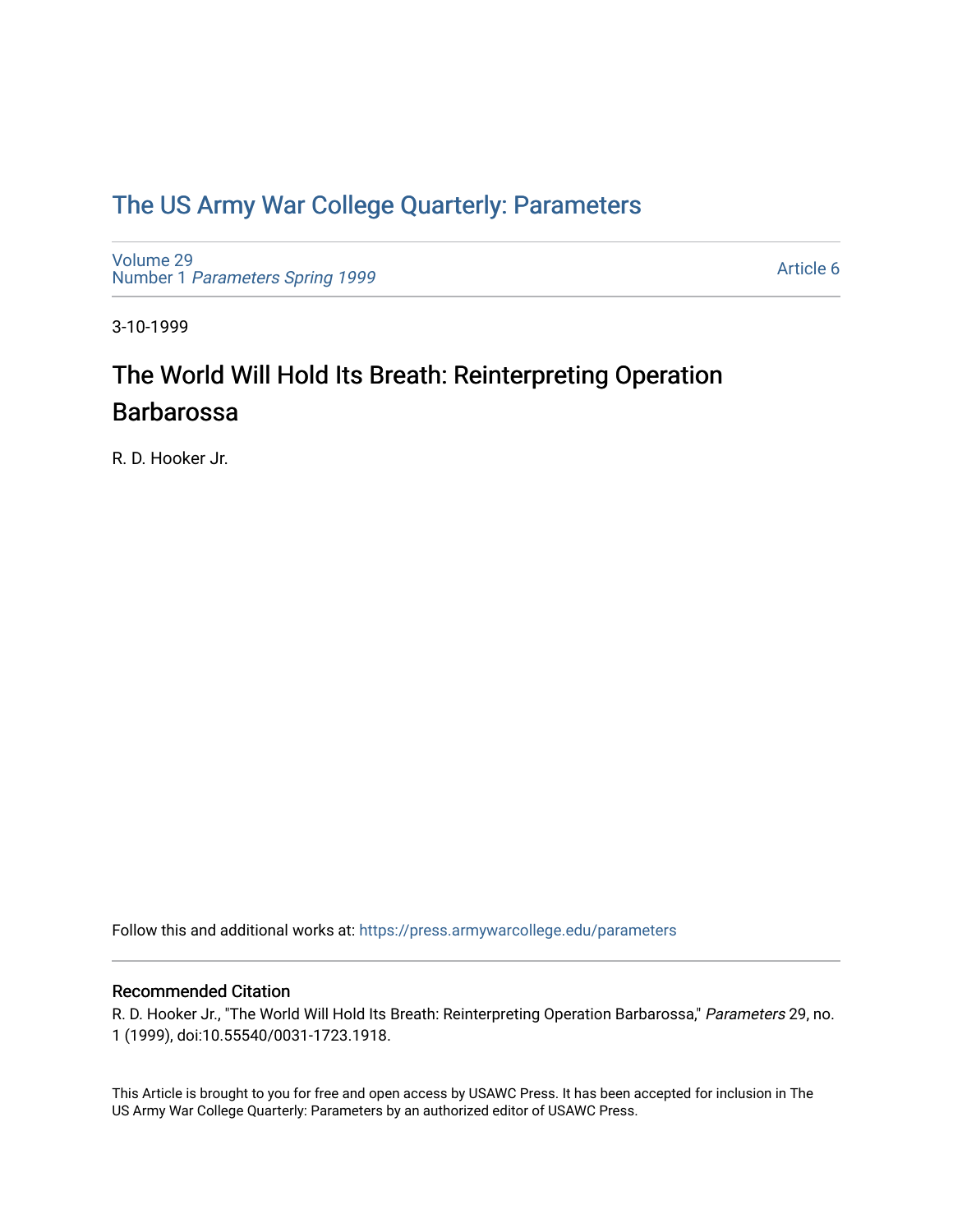## **"The World Will Hold Its Breath": Reinterpreting Operation Barbarossa**

### **R. D. HOOKER, JR.**

From *Parameters*, Spring 1999, pp. 150-64.

"All summer they drove us back through the Ukraine; Smolensk and Vyazma soon fell . . . . By autumn we stood with our backs to the town of Orel."[1]

On 22 June 1941 the German armed forces crossed the Polish border to begin the largest land battle in history. Six months later, Hitler's exhausted panzers ground to a halt on the outskirts of Moscow itself, never to advance farther in the three and a half years left of the Nazi regime. For more than 50 years, the settled verdict of history has been not merely that the Wehrmacht failed to defeat the Red Army and win the Second World War, but that it *could* not.[2] The conventional wisdom is that German planners grossly miscalculated the task before them, embarking on a mission impossible to achieve and one leading directly to *gotterdamerung* for the German people and dismemberment for the German state.

Yet the truth may be altogether different.[3] Distorted not only by the Allied victory in the west, but also by Russia's eventual, crushing victory in the east, the cold evidence suggests something quite different. In fact, the German army stood on the threshold of a shattering victory in August 1941. Only Hitler's decision to send the panzers of Army Group Center *away* from Moscow and into the Ukraine robbed the Wehrmacht of a victory that would have changed the world for generations. For five decades, a skewed interpretation has led American military thinkers to ignore and denigrate the wellsprings of German military power. The best lessons of World War II may well lie, largely ignored, in the ashes of history.

#### **The Panzers Advance**

At 0330 on 22 June 1941, the German army surged from its Polish and East Prussian assembly areas to rupture Russian defenses all along the invasion front (see Figure 1).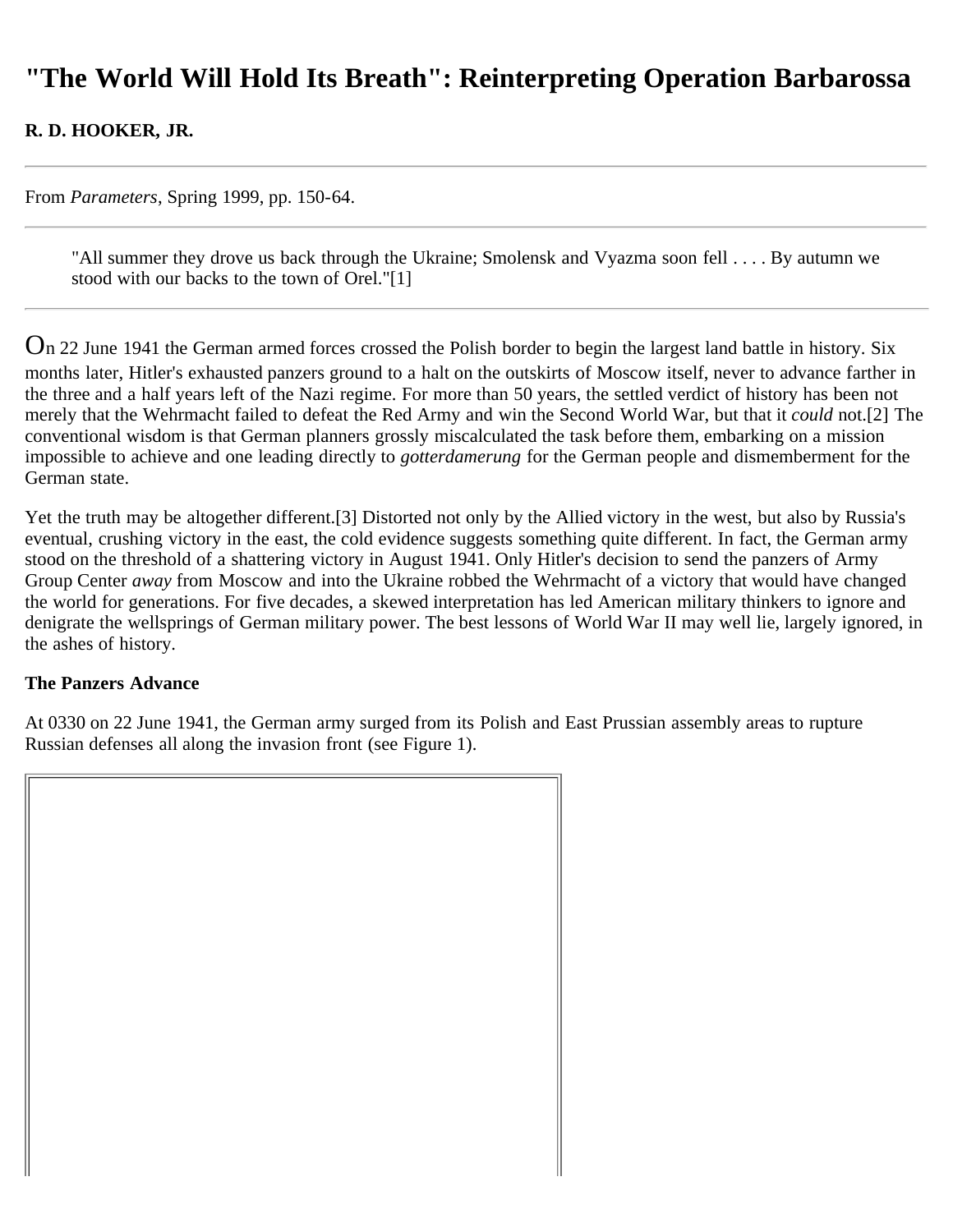

**Figure 1. Operation Barbarossa.**

Army Groups North and Center advanced north of the vast Pripet Marshes toward Leningrad and Moscow, while Army Group South struck south of the Pripet toward Kiev and the Ukraine. In front of the armored spearheads, the Luftwaffe smashed artillery positions, command posts, and resupply columns on the roads in a spectacular reprise of its performance in France the year before. Everywhere the Soviets were taken by surprise; everywhere the border defenses collapsed.

Sixteen hours after the opening of Operation Barbarossa the German army in the east had virtually unhinged two Soviet fronts, the Northwestern and Western. At the junction, the Soviet 11th Army had been battered to pieces; the left flank of the 8th Army and the right flank of the 3d Army had been similarly laid bare, like flesh stripped from the bone which lay glistening and exposed. The covering armies in the Soviet frontier areas were being skewered apart.[4]

In the north, Field Marshal Ritter von Leeb commanded Army Group North, with two armies (16th and 18th) and Panzer Group 4 (later renamed 4th Panzer Army, consisting of two panzer corps).[5] Four days into the campaign and moving at lightning speed, General Erich von Manstein's 56th Panzer Corps had breached the Dvina, 185 miles from its start point.[6] By mid-July, Von Leeb had largely cleared the Baltic States. Having averaged 18 miles a day, the army group stood only 60 miles from the prize--Leningrad, the former winter capital and cradle of the revolution.

At this point the armored spearheads encountered swamp, marsh, and woodland which greatly restricted their mobility, compounded by Von Leeb's decision to employ the panzer group's two corps (41st and 56th) on separate, widely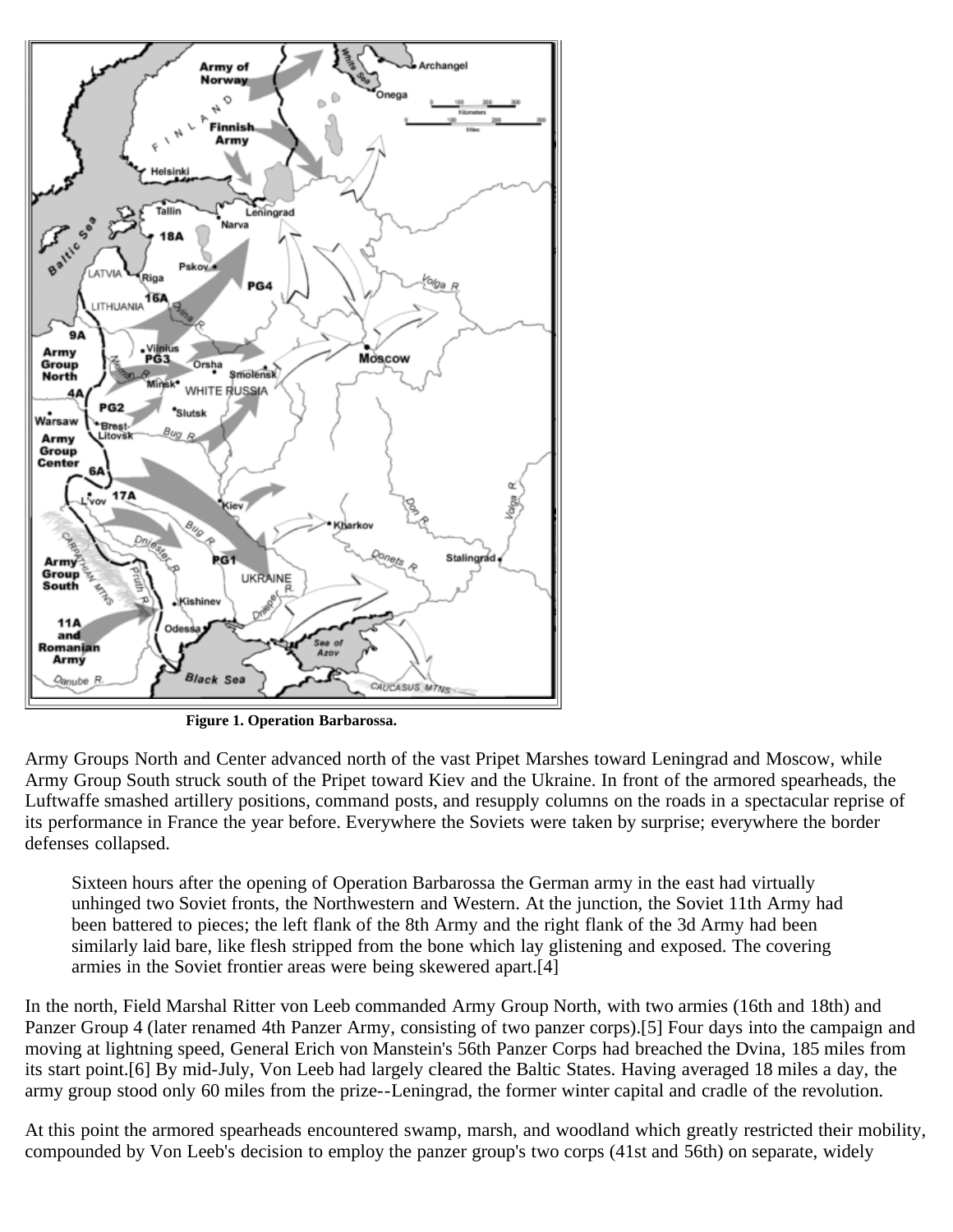dispersed axes. No great encirclements occurred in the north, partly because of the difficult terrain, and partly because of the extreme depth of the Soviet deployment in the Baltic States. On Hitler's orders the panzers were halted to enable the infantry to come up and assist in clearing the dense, wooded terrain. Because of the poor terrain and Hitler's earlier order that Leningrad would be encircled only (not assaulted and occupied), Von Manstein's view was that Panzer Group 4 should be used against Moscow, which he saw as the true center of gravity of the Soviet defense.[7]

Its pace slowed, Army Group North closed upon Leningrad, its main body reaching the outskirts of the city by the end of August. Now began the famous "900 days" siege, of which the Russian people are justly proud. Looking at the campaign as a whole, the significance of operations toward Leningrad at this point was not whether the city would capitulate, but whether as a supporting effort the attack through the Baltics would divert substantial forces away from the defense of Moscow, the true aim. In this, Von Leeb was successful. Despite the imminent danger in the center, Stalin committed two entire "fronts" to the defense of Leningrad, styled the "Northwest Theater" and commanded by his civil war crony Marshal Voroshilov. These forces, composing nine field armies[8] and fighting obstinately if not skillfully, suffered heavy losses as they were driven inside the historic city and encircled.

In the south, Field Marshal Gerd von Runstedt faced the strongest grouping of Soviet forces, arrayed to defend the rich farmlands of the Ukraine and the oil fields of the Caucasus. Army Group South attacked with three field armies and one panzer group, its objective to seize Kiev and advance to the Don and the Crimea.[9] Two weak Romanian armies supported the army group. The Soviet Southwestern and Southern Fronts formed the Southwest Theater under the aging civil war cavalry hero Marshal Budenny, with eight armies.[10] The difference in the south was very strong Soviet tank forces, echeloned in depth. Budenny controlled upwards of 30 armored and motorized formations, twice the number of tank units found opposite Army Group Center. These forces provided an 8:1 advantage in tank strength over Von Runstedt, in addition to 45 infantry divisions and five cavalry divisions.[11] Here as in the north the going was tough for tanks, with many rivers delaying the advance.

Throughout the campaign Von Runstedt faced tough opposition, and his rate of advance lagged behind the other army groups. Even so, in less than three weeks Army Group South covered 250 miles, destroyed two Soviet armies outright (6th and 12th) in the Uman cauldron, and took Zhitomir--the last stop before the glittering prize of Kiev. Thereafter, Soviet resistance hardened as the Germans pushed up to the Dnieper River.

It was in the center, however, that the most striking gains were achieved. There Marshal Timoshenko's Western Theater opposed Von Bock with two fronts, the Bryansk and Western Fronts, plus a Reserve Front building up behind Moscow.[12] In the first five days, Guderian's 2d Panzer Group and Hoth's 3d Panzer Group advanced 280 miles to surround and invest Minsk; 40 Soviet divisions with 323,000 troops, 3000 tanks, and 1800 guns went into the bag in the Bialystok-Minsk pocket.[13] Hitler's insistence that all encircled forces be reduced before releasing the panzers now slowed the advance, despite hot protests from Von Bock's panzer leaders. Still, by 16 July the panzer groups had completed a second operational bound of 215 miles which carried them to Smolensk, the next great city on the road to Moscow. The Smolensk pocket fell on 3 August, and another 310,000 captives were taken. Soviet tank and artillery losses totaled 3205 and 3120 respectively.[14]

At this point, less than two months into the campaign, the German army stood on the doorstep of the greatest military victory in history. Incomprehensibly, Soviet commanders had elected to fight on the frontiers, inviting encirclement and destruction.[15] Once the Germans were through the front-line defenses, the pace and depth of their attack prevented the Soviets from forming coherent defensive fronts, leaving isolated pockets to be cut off and destroyed. Everywhere the panzers stood victorious, having come farther faster than any armed force ever had.

At that fateful moment, Moscow and victory lay in Hitler's grasp. All four of the Soviet armies arrayed in front of Army Group Center had been encircled and pulverized, the Germans wrecking 114 of 160 Soviet divisions.[16] Soviet commanders from division to front level were arrested and shot.[17] Divisions by the dozen were ground to powder (Timoshenko's report to Stalin on 16 July stated, "We have no trained forces of adequate strength covering the Vyazma-Moscow axis; the main deficiency--no tanks."[18]) Soviet forces in the north and south fought for their lives, unable to send reinforcements to Moscow. Columns of panzers roamed deep in the Soviet rear, sowing panic and confusion. With six more weeks of good flying weather and dry roads, the panzer commanders and their hardmarching *infanterie* comrades had plenty of time to rout the Soviet remnants standing between them and the ultimate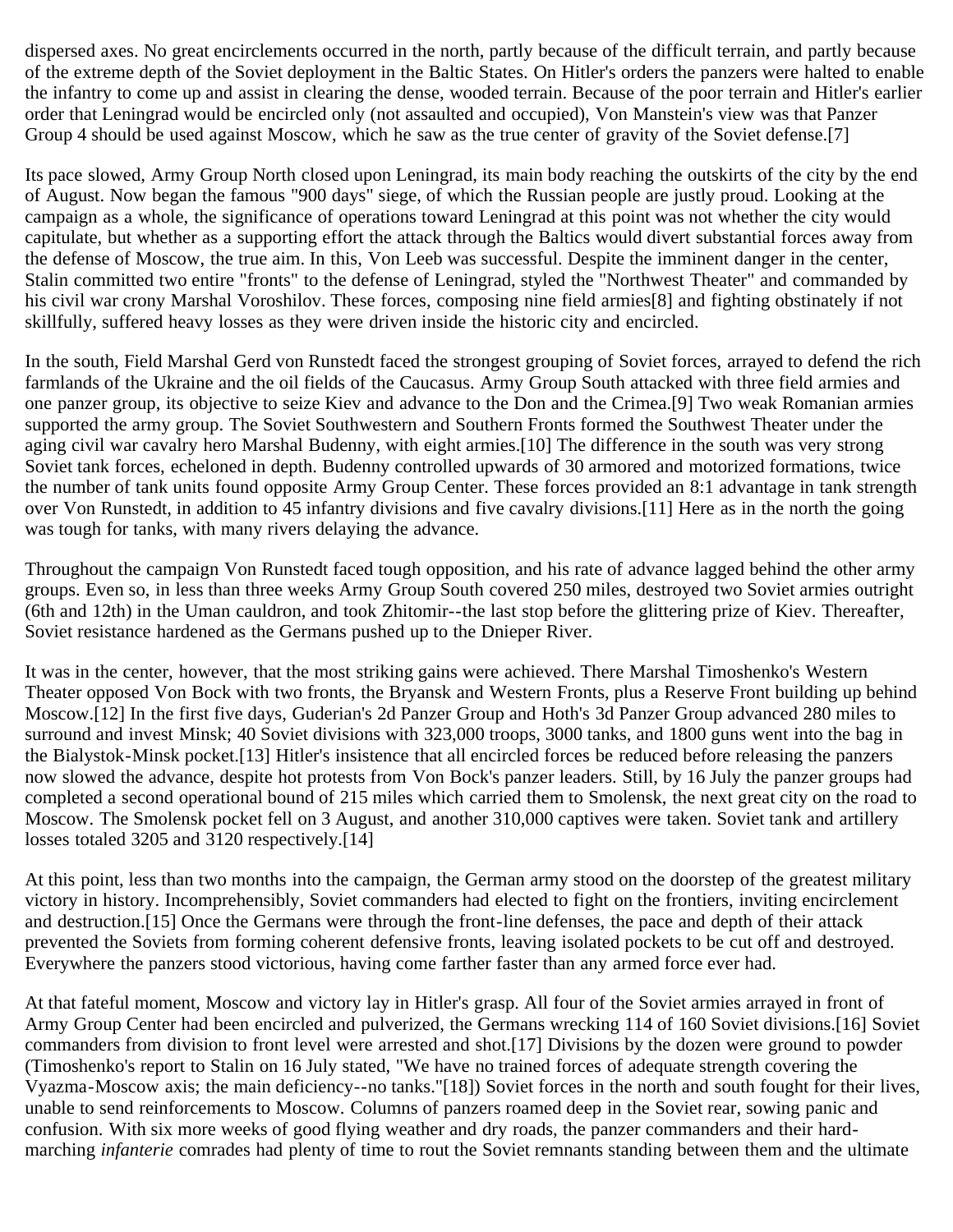prize, the Kremlin. The Wehrmacht's most noted soldiers--the panzer commanders Guderian, Hoth, and Von Manstein, as well as senior officers like Brauchitsch (the Army Commander), Halder (Chief of the General Staff), and Von Bock (commander of Army Group Center)--urged with passion and conviction that taking Moscow would end the war, and that delay would mean ruin.

The impressive performance of Army Groups North and South in the first heady weeks soon revived Hitler's vacillation, evident in the planning stages, over the true objectives of the campaign. The original allocation of forces, which gave Army Group Center two panzer groups (the others had only one) reflected the army's view that Moscow should be the primary goal. Yet throughout the campaign Hitler wavered, now restraining the racing panzers, now sending them off on one ancillary task or another. Throughout, German commanders fought hard to keep the campaign focused on Moscow, the decisive objective, for they understood clearly what was at stake:

Only the elimination of [Moscow] . . . will remove the possibility of the enemy rebuilding their defeated armed forces and reestablishing them on an operationally effective basis . . . . [T]he offensive by Army Group Center cannot continue after October on account of the weather conditions . . . . [T]he operation can be successful only if the forces of Army Group Center are systematically concentrated on this single goal to the exclusion of other tactical actions which are not essential for the success of the operation.[19]

But Hitler would not listen. Mesmerized by the huge Soviet forces in the Kiev salient, he issued orders on 21 August to break off the armored advance on Moscow and encircle Kiev. Guderian was to wheel southeast to close the northern pincer around the city and link up with Von Runstedt's panzers coming up from the south. Hoth was diverted northward to assist Von Leeb. Furious, Halder offered to resign and counseled Von Brauchitsch to do the same. But Hitler stood firm, and the advance toward the capital slowed to the pace of the weary infantry as the panzers moved off on their new task.

Was Moscow in fact the key to the war? Could Stalin have survived the fall of Moscow in 1941, as the Czar had in 1812? The evidence is overwhelming that German army planners had drawn the right conclusions in selecting Moscow as the principal campaign objective. Much had changed since the times of Napoleon. In 1941 Moscow served as the communications hub of European Russia, with rail lines and highways radiating outward in all directions to connect the capital with principal population centers. The only significant lateral communications were those which ran through Moscow; without them, Stalin would lose the ability to shift strategic reserves to meet the gravest threats. With Moscow lost, a defensive campaign west of the Volga would be impossible at the strategic level.[20]

The loss of Moscow also would deprive the Soviets of much of Russia's war industry, not yet relocated to the east. Twenty percent of Soviet heavy industry was located in and around the Moscow *oblast*, and much more lay in the path of advancing German armies moving toward the capital. A large part of Soviet industrial capacity would also be overrun in the advance to the Moscow region. In later months, the Soviets would mount a heroic effort to relocate factories and assembly lines far to the east, beyond the range of German panzers and bombers. But in the summer of 1941, these remained in the path of the hard-marching German army. If they could be taken and destroyed, the Red Army would likely never rise again.

The fall of Moscow would of necessity be preceded by the destruction of all Soviet forces in front of the capital. It is unlikely, for the reasons given above, that Stalin would have abandoned his capital without a fight as the Czar had done in 1812. In this case, the remaining Soviet armies defending on the wings would have no choice but to fight on reversed fronts, at great numerical disadvantage. And the fall of Moscow would, at a minimum, free an additional two panzer armies for operations elsewhere. Pressed by victorious German forces on all fronts, already battered and bloodied by Von Leeb's army group in the north and Von Rundstedt's in the south, the Red Army could not have survived such an operational catastrophe.

For all these reasons, the loss of Moscow promised irretrievable military disaster for the Soviets. But Moscow also served as the political and psychological symbol of the communist regime. Its fall might well have destroyed not only the Soviet ability to continue resistance in the West, but the communist regime itself. In his many years in power Stalin had created a cult of personality which stressed his personal leadership as the source of Soviet progress. But his savage treatment of the *kulaks*, land-holding Soviet peasants starved by the millions in the early 1930s, and his paranoid purge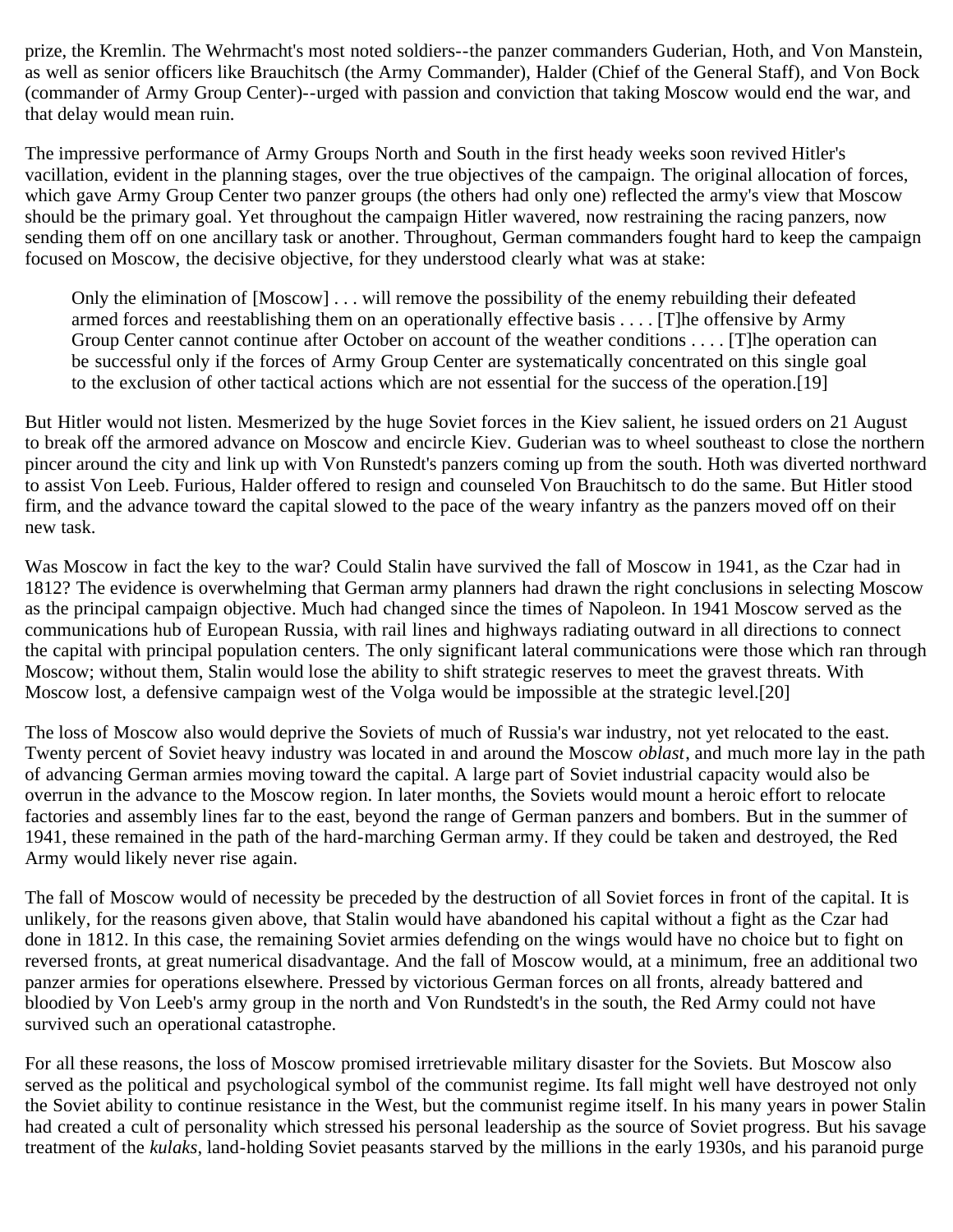of the military a few years later, created legions of enemies smarting for revenge. Military and political disaster, laid at his feet as the supreme leader of the Soviet state, held also the promise of the total collapse of the Soviet system, a fact the Germans clearly appreciated. While the Russian state might have survived in the vast spaces between the Urals and the Pacific, Soviet military resistance to the Germans in Europe would be crushed.

At this critical juncture, Adolf Hitler committed his greatest strategic blunder, a decision so pregnant with consequence for subsequent history that some scholars have called it the most significant decision of the last 50 years--more important even than Hiroshima.[21] For in sending the panzers of Army Group Center away from Moscow to complete the capture of the Kiev pocket, Hitler willfully threw away his best and perhaps only chance to achieve a decision in the east and victory in World War II. The decision gave the Soviets two months to prepare for the onslaught against their center. In that time they mustered millions into uniform, turned Moscow from an easy prize into a concrete-studded fortress, accelerated the fielding of the mighty T34 tank, and regained their strategic equilibrium. Added to all this was the *rasputitsa* (literally "time without roads"), the seasonal rains that turned the unpaved Russian roads into oceans of mud.

When the Germans resumed their advance on Moscow in early October, after gigantic battles in the Ukraine, they moved at a snail's pace, inching painfully if inexorably forward through ever-growing Soviet resistance as winter came on. They would see the spires of the Kremlin before coming to an exhausted halt, freezing in their summer uniforms, unable to advance another step. In a real sense, for Germany the war ended then, for although the Wehrmacht would fight for 40 more months, inflicting horrific casualties on the Red Army,[22] true victory lay forever beyond its grasp.

#### **Deconstructing Barbarossa**

If it is true that Hitler's strategic fumbling, not German operational and tactical failures, saved Russia in 1941, then much of the history of the Second World War must be viewed in a new light. Had Germany succeeded in knocking Russia out of the war in a lightning two-month campaign, after overrunning the rest of the continent from the Arctic circle to the tip of Greece, the virtues of the German operational method could not have been denied. How strong is the case that only Hitler could stop the panzers?

The principal criticisms of Operation Barbarossa center on the timeless military variables of time, space, force, and logistics. Thus the argument runs that Germany could never have defeated the Soviet Union because of its vast size, because Soviet forces were too strong, because the German foray into the Balkans left too little campaigning time before the onset of winter, or because the German advance could not be sustained logistically over the primitive Russian road and rail nets. Given the sheer weight of criticism, the stature of many of the critics, and the ultimate outcome of the war, the argument is a powerful one; even leading German commanders were astounded at Hitler's decision to invade Russia. Yet if we examine each charge, not from the perspective of May 1945, but from that of August 1941, an altogether different picture emerges.

Perhaps the most common critique of the German failure is that European Russia was simply too vast to be conquered in a single campaign. There can be no question that campaigning in Russia meant campaigning on a grand scale. It is some 600 miles from the Polish border to Moscow, another 900 from Leningrad in the north to Rostov-on-Don in the south. Most of the divisions in the German army were foot-mobile and horse-drawn, and though the panzer and motorized infantry formations could achieve much operating well in advance of the main body, Moscow could not be taken without the stolid infantry and horse-drawn field artillery.

Could it be done? Napoleon's Grand Army, which crossed the Russian frontier at Kovno on 23 June 1812, arrived at Moscow in early September after halting at Vitebsk for 15 days.[23] In 1941, the German troops were marching and fighting at a rate of 15 miles a day, with every seventh day set aside for rest; at that rate the mass of Army Group Center would have arrived before Moscow in mid-August, six to eight six weeks before the autumn rains. (These rates of advance were routinely achieved by German foot and horse-drawn units in the race to the Marne in 1914, and in Russia in 1941 up to the point that Hitler stopped the forward movement of the armies.) The mobile formations could and did achieve prodigious rates of advance which easily supported the *generalstab's* timetable. Even with a start in late June, the arithmetic easily supports a decisive campaign against European Russia in summer 1941.

Nor was it necessary to physically occupy the whole country. German possession of road and rail nets, river crossings,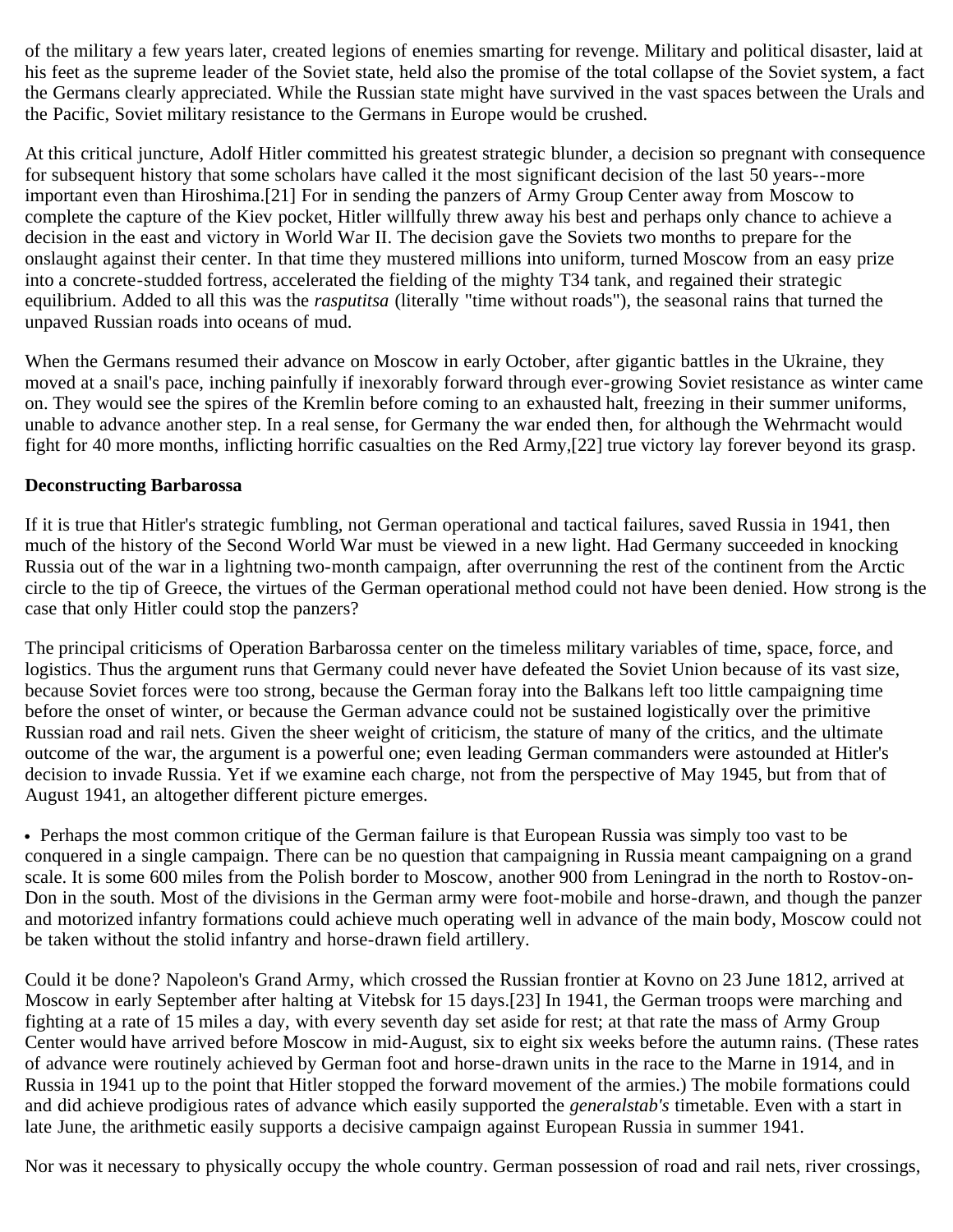and main population and industrial centers could and did paralyze Russian resistance throughout western Russia and the Ukraine. While an advance beyond the Volga to the Urals was never contemplated, the complete occupation of all Soviet territory was not required to realize German war aims, centered chiefly on removing the USSR as a threat to German hegemony in Europe and control of Soviet agricultural and industrial resources west of the Urals. If the Soviet Union were pushed beyond the Volga, its armies shattered and most of its heavy industry destroyed or captured, and facing a large and aggressive Japanese army in the east, it is hard to see how the Red Army could have mounted any challenge to German military superiority in the west.

Another common assertion is that the Wehrmacht could not contend with the overpowering Soviet advantage in numbers. Though the USSR boasted a population perhaps double that of Germany, the Red Army in the west did not grossly outnumber the Wehrmacht in the summer of 1941. The Germans attacked in June with 145 divisions, approximately three million men, against a total of 191 Soviet divisions, supported by 37 mechanized brigades.[24] (These figures do not include substantial support from the Reich's Romanian, Hungarian, and Finnish allies.) However, because of differences in organization, the Red Army fighting in western Russia totaled only about 2.5 million troops in June 1941.[25]

The number of Russian divisions west of the Urals would grow steadily to exceed 300 by summer's end, but though Stalin would put a million more men into uniform by the end of July, even these staggering numbers of untrained troops could not replace the Soviet casualties lost in the opening battles on the frontiers and in the subsequent "cauldron" battles at Minsk, Smolensk, Uman, and elsewhere. Throughout the summer campaign, the Germans fought at *rough numerical parity* with the Soviets, with a qualitative edge that gave them a decisive advantage.

In tank strength as well, the numbers are misleading. Though the Soviets possessed many more tanks than the Germans, most were obsolete and poorly maintained (only 27 percent of the Red Army's 24,000 tanks were running when the war began, and only 1500 could be considered superior to German models).[26] But the critical difference was the method of organization and employment. German panzer forces were self-contained, all-arms formations intended for decisive operations, while Soviet tank units were essentially pure armor employed in support of the infantry. These differences in doctrine and structure, and above all the strong German advantage in combat leadership at every level of command,[27] ensured a striking German superiority in tank warfare that revealed itself in every major engagement.

Aside from the vastness of Russian space and numbers, the German foray into the Balkans in the spring of 1941 is often advanced as a primary cause for the failure of Barbarossa because it delayed the invasion into the early summer. Yet the rates of advance shown throughout the campaign refute this charge handily. As shown above, the invasion timetable easily supported the fall of Moscow had Von Bock's main effort--the armored spearheads of Panzer Groups 2 and 3--been allowed to continue the advance. Indeed, it is arguable whether or not the Wehrmacht could have mounted Barbarossa at all, on the huge scale envisioned, earlier in the campaigning season--whether or not the Balkan venture was carried out. The severe winter of 1940-41 and an unusually rainy spring, which carried the Bug and other Polish and Russian steams out of their banks, would have made an earlier jump-off into Russia problematic at best.

The presence of powerful Greek and British forces on the German southern flank was no trivial threat. The Greek army had beaten the Italians handily, and British interest in building an Allied stronghold on the Greek peninsula is shown by Churchill's decision to divert strong forces from Wavell's army in North Africa. Left in Allied hands, Greece represented a potential springboard for future air and ground operations aimed at the heart of the Reich. As an added bonus, the quick, successful Balkan campaign gave German forces valuable experience against quality opponents, boosting their morale at low cost in casualties and materiel.

Many critics argue that a German victory against Russia was simply not possible because of logistical considerations. Martin van Creveld, for instance, is unequivocal: "There is no doubt that the logistic situation would not have allowed an advance by Army Group Center on Moscow by the end of August."[28] Citing the lack of road and rail nets, the poor quality of those that did exist, the distances involved, and the high consumption of fuel and ammunition by the advancing armies, Van Creveld concludes that Barbarossa could not have achieved its objectives for supply reasons alone.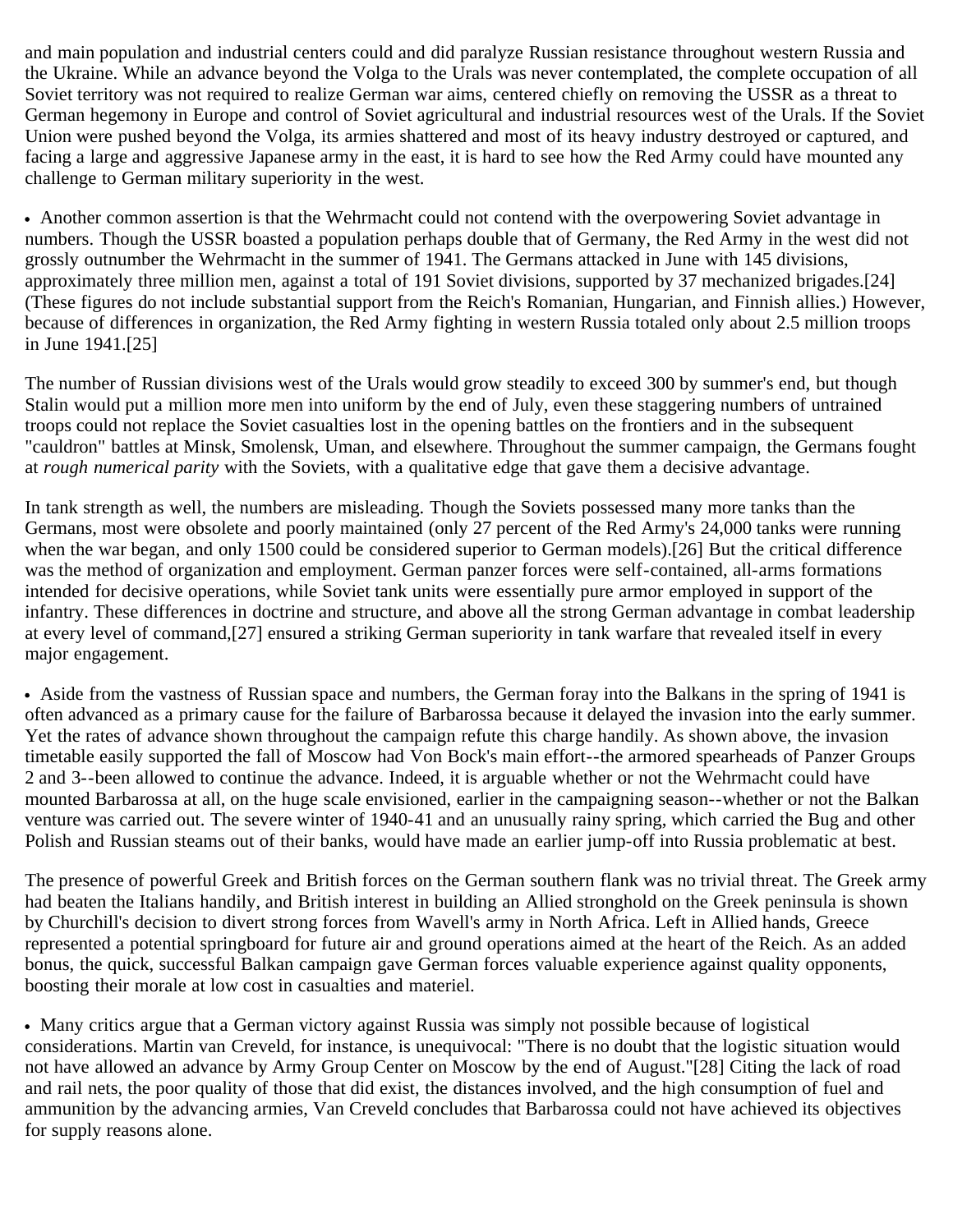There can be no doubt that the capture of Moscow would have involved great demands on the German supply system, or that German units suffered severely in the breakneck advance. But in the final analysis the charge that victory was beyond German means is not supportable. German commanders themselves, while conscious of supply difficulties and insistent in their demands for greater efforts from their quartermaster brethren, rarely reported themselves unable to achieve their objectives for logistical reasons. It is quite true that German supply services could not support the fighting divisions on the scale called for in pre-war manuals. Individual units sometimes found themselves in dire straits because of shortages. It is curious that most critiques ignore the Soviet situation altogether, yet calculating the logistical support required to sustain an operational advance must take into account the condition of the enemy.

Though critics make much of the primitive road and rail nets in western Russia, German logisticians worked tirelessly through the summer to convert the rail system to German gauge and push the railheads forward. By the middle of August, double-tracked, German-gauged railroads had been advanced as far forward as Orsha and Smolensk, greatly easing the strain on Von Bock's wheeled transportation assets. Army Group Center was now receiving twice as many supply trains per day as it had in July, giving it the logistical capacity to press on to Moscow "with all its strength."[29] Having come 500 miles against strong opposition in seven weeks, the panzers now had six weeks of good fighting weather to cover the final 125 miles.

#### **Denouement**

By mid-month in August 1941, Russian forces defending along the Smolensk-Moscow highway stood swaying, like a punch-drunk fighter waiting for the knockout blow. With no coherent front and their own rear services in shambles from incessant air attacks and panzer raids, the Soviet units facing Von Bock represented but broken fragments of the proud formations that had stood on the Bug only weeks before. Though German strength declined with every step forward, relative to their opponents the German troops retained an absolute superiority in striking power throughout the summer and early fall. Supreme in the air, dominant on the ground, with all the advantages of the initiative and unchecked success, the final operational bound from Smolensk to Moscow against a shaken and demoralized Red Army was surely within their grasp, as the German generals themselves argued so vehemently.

The men, tanks, and supplies diverted to the Ukraine in late August helped win one of history's greatest land battles, taking 665,000 prisoners and destroying 884 tanks and 3178 guns.[30] The state of supply could apparently support the movement and operations of an entire panzer army *away* from the Moscow axis in August (a distance of several hundred miles), then back *toward* Moscow a month later to resume the attack. That it could support the original plan of campaign thus appears highly likely.

The decisive argument is this: If logistics made an August advance to Moscow impossible, in dry weather, how could Von Bock do so in autumn and early winter, in appalling weather, with six fewer hours of daylight each day, against ever-increasing numbers? For advance he did, driving steadily if slowly forward after the great victories in the Ukraine, through mud and rain and snow, through mounting resistance from fresh Soviet divisions sprouting almost overnight, over broken-down roads and rails that grew worse with each day. Operation Typhoon*,* the resumption of the drive to Moscow in October, exceeded even the astounding success of the Kiev encirclement. Army Group Center succeeded in crushing eight of the nine field armies then massed before the capital; 673,000 troops, 1242 tanks, and 5412 artillery pieces were written off the Soviet order of battle.[31]

Throughout the campaign, the achievements of the Luftwaffe were similarly impressive. Primarily a tactical force designed to operate in support of the army, with one tactical air force supporting each army group, the Luftwaffe outmatched the Soviet air force at every turn, whether in air-to-air combat, close support of ground formations, battlefield interdiction, or aerial reconnaissance. Of particular note was the great responsiveness of German air units, which proved their worth time and again by quickly massing against Soviet tank formations and blunting their attacks at the last moment. In modern warfare the notion of an air force trained and organized to fly close support for major ground formations is an antique one. In 1941 it came close to winning a world war.

By mid-December the tattered *feldgrau* battalions could advance no more, having reached the end of their strength even as 40 fresh Siberian divisions arrived to bolster the defense. Though Moscow never fell, German tactical and operational achievements in Barbarossa remain unequaled. In 20 encirclement battles, the German army advanced 600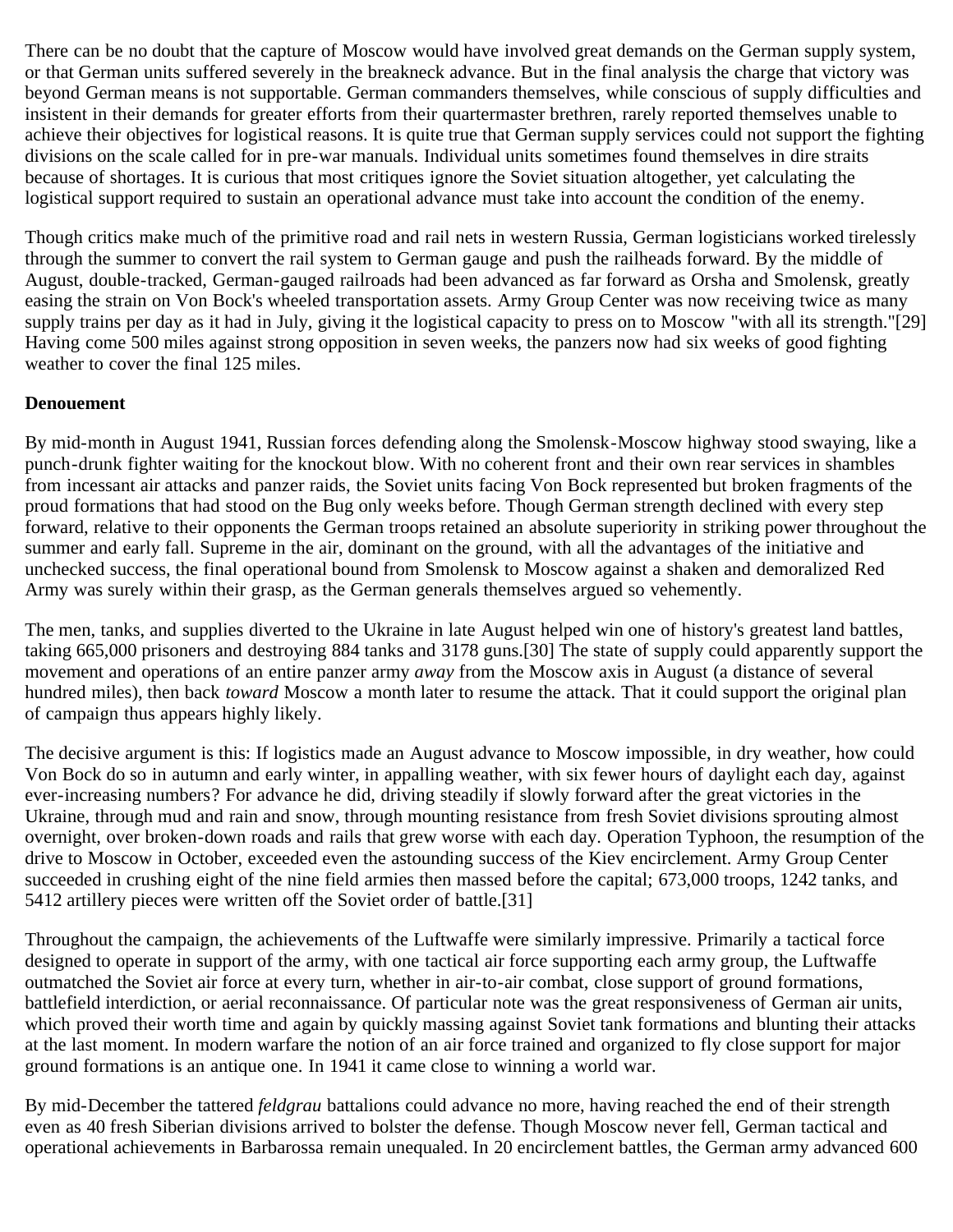miles and overran almost 400,000 square miles of Soviet territory, killing an estimated four million Soviet soldiers and capturing another 3.5 million. More than 14,000 tanks and 25,000 guns were taken or destroyed. It was, and remains in many ways, the most terrible and destructive land campaign ever. The Red Army would take years, burying its dead in their millions, to move the same distance west.

### **The Lessons of History**

It thus seems clear that given its operational freedom, the Wehrmacht would have taken Moscow in September of 1941 and knocked Russia out of the war for good. Though largely ignored in the United States, Operation Barbarossa holds powerful lessons for all who aspire to higher command--and more important, for those who will command the commanders. In Barbarossa we see not only the potential for decisive victory, but also the terrible consequences of failure when soldiers and their political masters diverge. Whether in the maelstrom of total war, in lesser contingencies, or in the intricacies of "peace" operations, such divergence can have tragic consequences.

The first and most striking lesson of Barbarossa is that operational and tactical excellence, while necessary to achieve victory, is not enough to win. The essence of strategy is making the right choices--about strategic objectives, about the means employed to achieve them, and about how those means are used. Germany in 1941 made many right choices. By and large the commanders named to lead major formations were masters of their trade. The grouping of forces and operational planning were clearly good enough to win. The operational objectives assigned to the army groups lent themselves to battlefield success. But the most important choice of all--the primary strategic objective whose capture or destruction would lead to decisive victory--became a political football to be kicked from one end of the theater to the other. At various times Hitler favored Leningrad, Moscow, Kiev, or the Caucasus, or even all four simultaneously. In the end, this inability to focus on one decisive strategic objective doomed Germany to failure and destruction.

Here, too, are sobering lessons for statesmen. Not for the first time in history, the civilian leader of the state viewed the counsel of his military chiefs with ill-concealed contempt.[32] By any standard, the quality of the military advice offered to Hitler was uniformly high. In correctly assessing the true Soviet center of gravity and how to destroy it, the German military and its leaders gave Hitler the key to victory.

Nor can they be charged with timidity. Senior field commanders, General Staff officers, and the Army leadership gave their views frankly and forcefully, often in a manner unlikely to be tolerated in the American military today.[33] The German experience teaches us that at bottom, military professional advice is extremely important. Hitler rejected it, believing himself more capable than his experts. His fate and that of the German nation should remind us that when political leaders disregard military advice and professionalism to intervene in military operations, they do so at great risk. Theirs is the unquestioned right to set the aims and the conditions of the war, but the art of war has moved far beyond the day when the politician and the general were interchangeable. The German nation paid a fearful price to learn that lesson.

Another significant lesson of Barbarossa is that strategy must always be designed to strive for rapid and decisive results. German commanders were steeped in the tradition of Rossbach and Sadowa, of Sedan and Tannenberg- lightning battles that delivered shattering blows. They viewed the static trench warfare of World War I, so foreign to their strategic tradition, as anathema; it was expunged ruthlessly in the interwar period by building a revolutionary army capable of waging mobile, fast-paced operations.

Given a choice, German commanders invariably sought to encircle and annihilate their opponents, rather than wear them down in set-piece battles. This idea was commonly expressed in the term *kesselschlacht* or "cauldron battle," a decisive maneuver to envelop the enemy on all sides and wipe him out. Strong, armor-heavy wings supported by dive bombers punched through defenses to move deep into the enemy rear, seeking to disrupt and dislocate enemy logistics and command and control, and to break up concentrations of reserves as they attempted to form. Foot-mobile infantry divisions and horse-drawn artillery then followed to complete the encirclement and reduce the pockets.

This form of warfare demanded strong nerves and led to severe philosophical differences between the rising generation of panzer generals and their more conservative seniors. At issue was how the panzers should be handled: Should they be allowed to forge ahead into the operational depth of the defense, or halted to allow the infantry divisions to come up? Guderian, the founder of the panzer arm, argued that once a deep penetration had been achieved the panzers must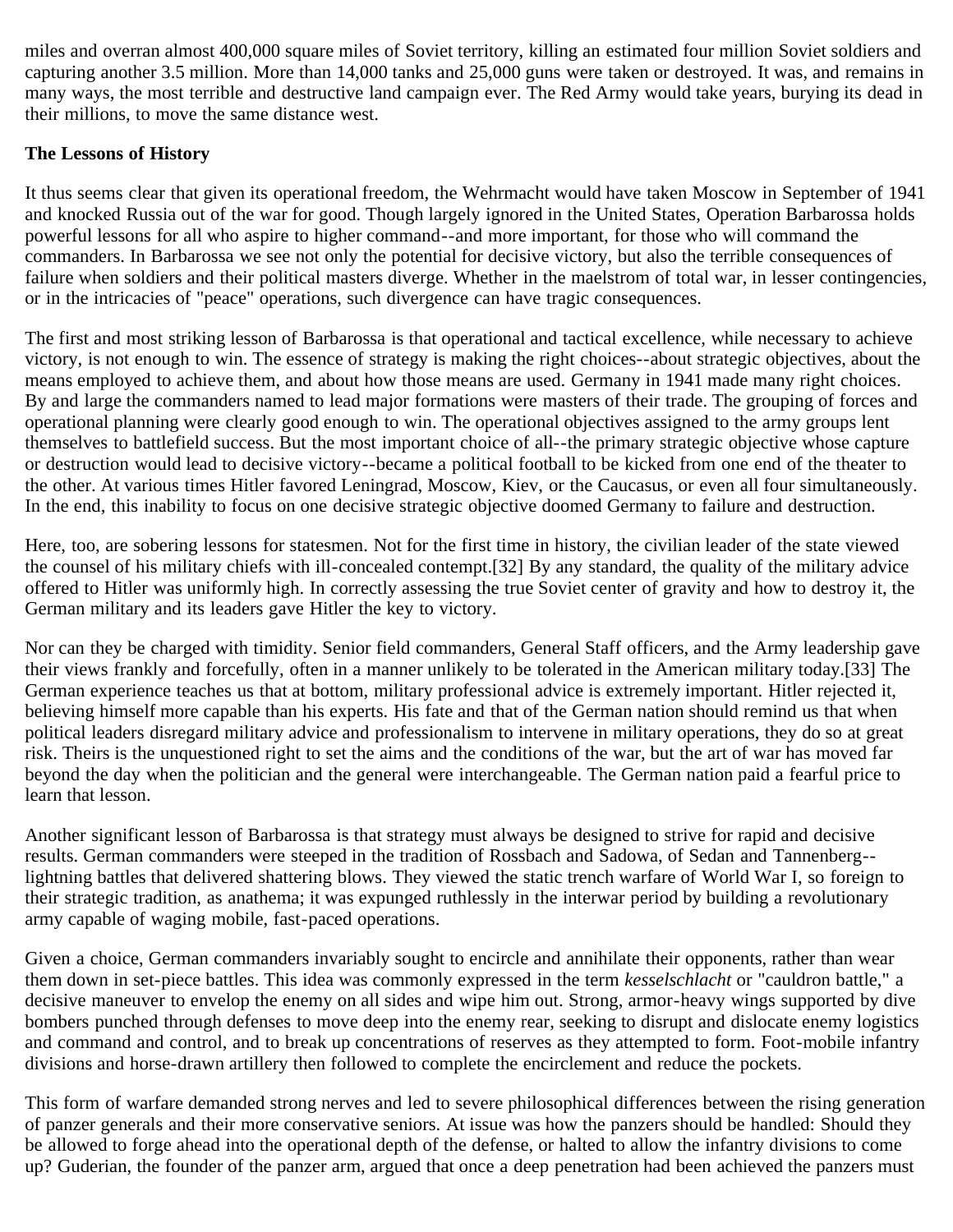be kept on the move--the enemy must never be allowed to rally.[34] His more doctrinaire superiors, virtually all gunners or infantrymen, strove to rein in the panzers, fearful they would be cut off, surrounded, and destroyed.

This question remains relevant today; its echoes can be found in the decision by the VII Corps commander in the Gulf War to halt his tanks at nightfall on the first day after successfully penetrating Iraqi front-line defenses. In doing so he remained faithful to the traditions of the US Army, which has always stressed tight control of large formations and adherence to carefully orchestrated, detailed plans. In the Gulf War, the Iraqis' poor standard of training and unwillingness to fight contributed to a short war, but in Operation Barbarossa delay promised disaster.

As he had proved in France, Guderian was probably right. Each time the panzers were held up to reduce a pocket or diverted to subsidiary objectives, the drive lost momentum, allowing the Soviets time to patch together another defensive line. Taking counsel of their fears, conservative staff officers saw scores of fresh Soviet divisions reaching all the way back to Moscow. Guderian and Hoth, moving well forward with their leading tanks and closely watching each day's aerial reconnaissance reports, knew better.

Despite these divergent views, the doctrine of operational encirclement and annihilation served the Wehrmacht well in Russia. The Russian campaign proved that swift, crushing victory was possible even when fought over great distances against numerically strong opponents. The combination of tactical aviation and armor, supported by combined arms and moving at speed into the depth of the enemy's defense, was a deadly combination as long as the spearheads kept moving.

In future conflicts, commanders and their civilian masters will again face these difficult choices. Is a slashing campaign of annihilation too risky? Should the field commanders be given their operational freedom or closely restrained by political control? Should the tanks be loosed or kept tied to the main body? For students and practitioners of the military art, the invasion of Russia is a rich trove, veined with the hard practical lessons of an implacable war fought on the largest scale. Though each war has its own context, its own logic, and its own purpose, there is much to ponder in the history of Barbarossa. It has been almost 60 years since the titans clashed on the open steppes, but someday, somewhere, others will fight again.

#### **NOTES**

1. Al Stewart, "Roads to Moscow," in the record album *The Best of Al Stewart* (Arista Records, 1992); Hitler's famous quote in the title of this article, "The world will hold its breath," appears in "The Second World War: Europe and the Mediterranean," *West Point Military History Series*, ed. Thomas Greiss (West Point, N.Y.: 1984), p. 111.

2. The authoritative West Point Military History Series describes Barbarossa as "absurdly optimistic," a fair summary of much of the standard historical analysis of the invasion. See "The Second World War: Europe and the Mediterranean," *West Point Military History Series*, p. 103.

3. The author is indebted to Professor Russel Stolfi for the principal thesis of this paper. See R. H. S. Stolfi, *Hitler's Panzers East: World War II Reinterpreted* (Norman: Univ. of Oklahoma Press, 1992).

4. John Erickson, *The Road to Stalingrad* (New York: Harper & Row, 1975), 131-32.

5. Von Leeb's army commanders were Colonel Generals Busch (16th), Von Kuchler (18th), and Hoepner (4th Panzer). Walter Goerlitz, *The German General Staff* (New York: Praeger, 1961), p. 395.

6. Von Manstein would rise to Field Marshal and army group command and become Germany's outstanding operational commander in the war. See Erich von Manstein, *Lost Victories* (Chicago: Regnery, 1958).

7. Matthew Cooper, *The German Army 1939-1945* (Lanham, Md.: Scarborough House, 1990), p. 305.

8. The 7th, 8th, 11th, 27th, 34th, 48th, 52d, 54th, and 55th field armies.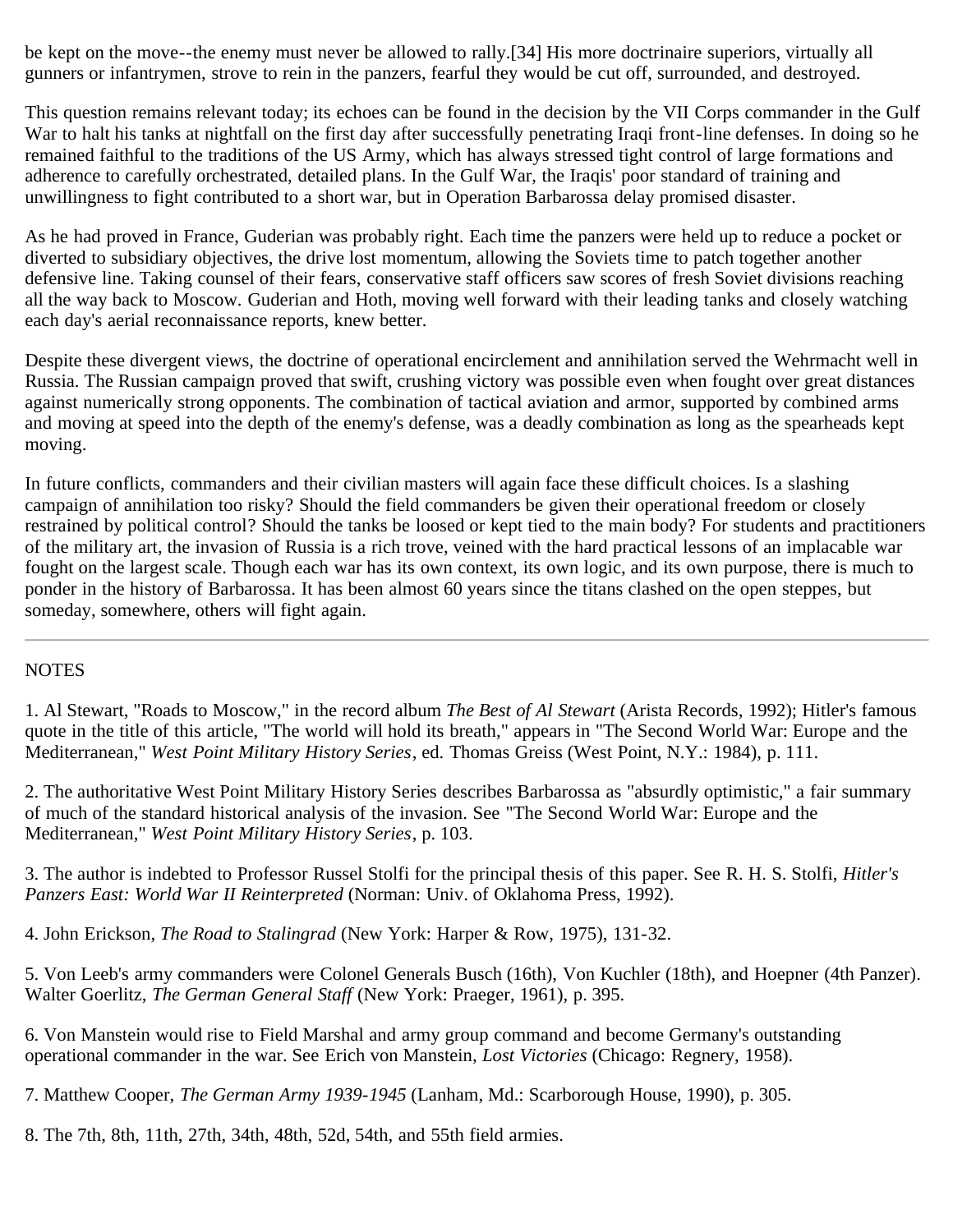9. Army Group South comprised the 6th, 11th, and 17th armies under Colonel Generals Reichenau, Von Schobert, and Von Stulpnagel, and 1st Panzer Group, commanded by Colonel General von Kleist.

10. Including the 5th, 6th, 9th, 12th, 18th, 21st, 26th, and 37th armies, plus a coastal defense army based at Odessa.

11. B. H. Liddell Hart, *History of the Second World War* (New York: Putnam, 1970), p. 165.

12. Timoshenko's forces initially included the 13th, 19th, 22d, 24th, 28th, 40th, and 50th armies. The armies of the Reserve Front were at this time forming and not yet committed to action.

13. Battle deaths are unknown. Edgar M. Howell, *The Soviet Partisan Movement 1941-1944* (Washington: Dept. of the Army Historical Pamphlet 20-244, 1956), p. 26.

14. Cooper, p. 298.

15. Stolfi, p. 17.

16. Ibid., p. 88.

17. In late June the Front Commander opposing Von Bock, Colonel General Pavlov, was summarily executed along with his chief of staff, signals officer, and a number of division commanders whose units had been wiped out. For an evocative account of the terror, see Theodor Plievier's classic war novel *Moscow* (New York: Doubleday, 1953).

18. Erickson, p. 174.

19. OKH (Army High Command) memorandum submitted to Hitler, 18 August 1941, cited in Cooper, pp. 321-22.

20. In addition to the views of the senior commanders, this was also the official view of the intelligence department responsible for all German military intelligence on the eastern front. See Reinhard Gehlen, *The Service* (New York: World Publishing, 1972), p. 31. Gehlen headed the General Staff's Foreign Armies East section from 1942 to 1945 and later founded and led the German equivalent of the CIA in West Germany.

21. Stolfi, p. 202.

22. "The Red Army suffered 29,629,205 casualties from 22 June 1942-9 May 1945, of which 11, 285,057 were [deaths] and 18,344,148 medical." Colonel General G. F. Krivosheyev, cited by Lawrence G. Kelley in "The Soviet Soldier in World War II: `Death is But Four Steps Away,'" *Parameters*, 27 (Winter 1997-98), 167.

23. This movement was made over roads even less developed than those of 1941. See Count Philippe-Paul de Segur, *Napoleon's Russian Campaign* (Alexandria, Va.: Time-Life, 1980). Segur served throughout the Napoleonic era as an aide-de-camp to the Emperor, becoming a brigadier on the eve of the Russian campaign. His memoirs remain the classic account of the destruction of the Grand Army.

24. Cooper, p. 283.

25. Russian divisions were significantly smaller than German ones, and German corps and field armies possessed support units not found in their Soviet counterparts. See Stolfi, p. 154.

26. The Soviet T34, superior in most respects to German tanks used in Barbarossa, did not appear in significant numbers until October 1941. See Cooper, p. 283.

27. In 1941, 75 percent of Red Army officers had held their positions for less than one year. Soviet corps-level commanders averaged 16 years of service (the same as current American *battalion* commanders) and were 12 years younger than the average German *division* commander. Kelley, p. 169.

28. Martin van Creveld, *Supplying War* (New York: Cambridge Univ. Press, 1977), p. 176.